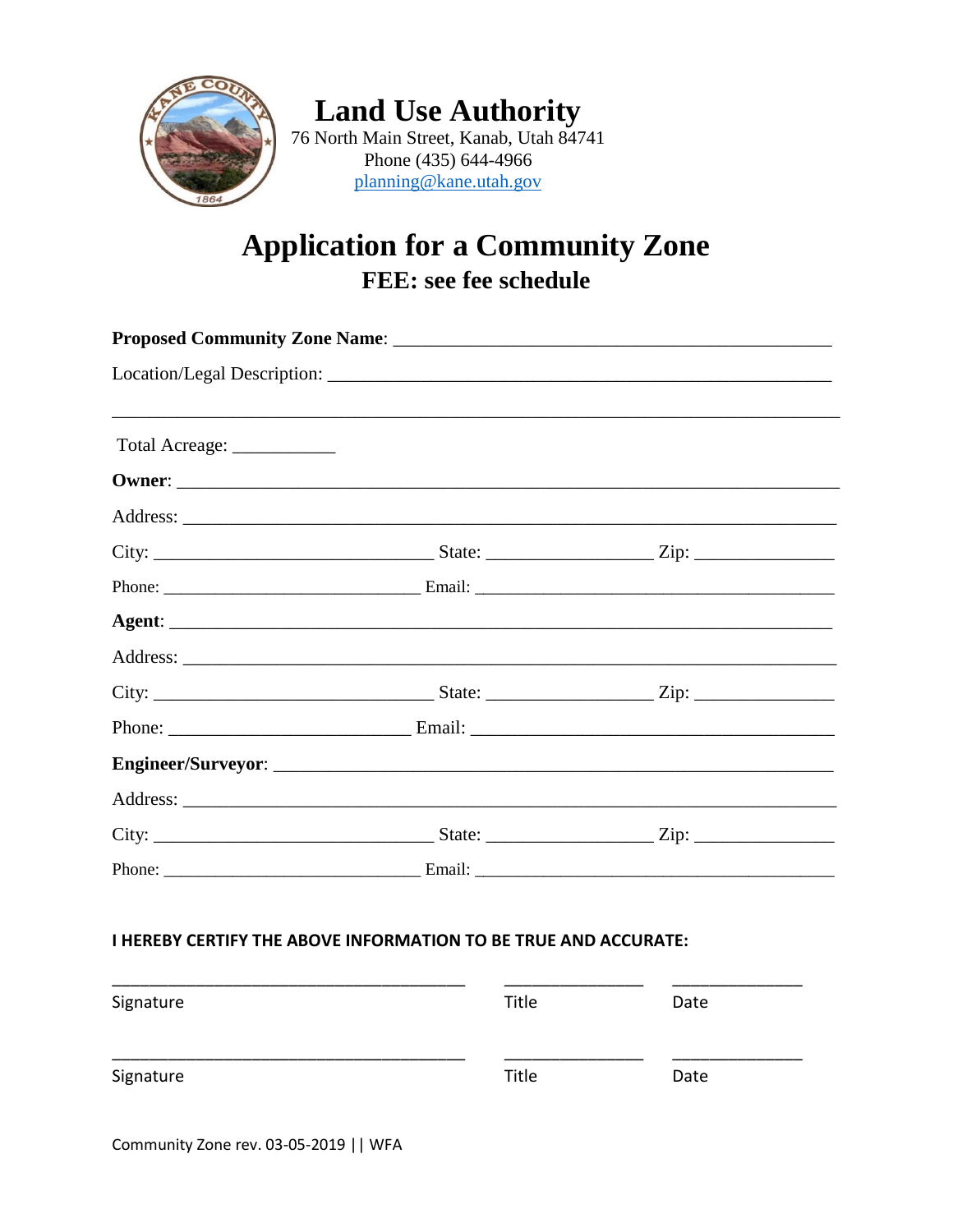## **Community Zone Fee Schedule**

A deposit will be collected at the time of application and before any review will take place. The deposit will be kept in an escrow account and will be used to pay for review services and other associated costs. When 60% of the deposit has been expended, additional funds will be required. All unused funds will be returned less a 5% handling and processing fee.

| Community Zone |                              |            |                      |
|----------------|------------------------------|------------|----------------------|
|                | $0$ to 640 Acres             | \$1,920.00 | <b>Base Fee</b>      |
|                | 641 to 1500 Acres            | 1.00       | per additional acres |
|                | 1501 to 3000 Acres           | 0.75       | per additional acres |
|                | $3001 + \text{Acres}$        | 0.50       | per additional acres |
|                | <b>Outside Legal Counsel</b> | \$2,500.00 | (minimum deposit)    |
|                |                              |            |                      |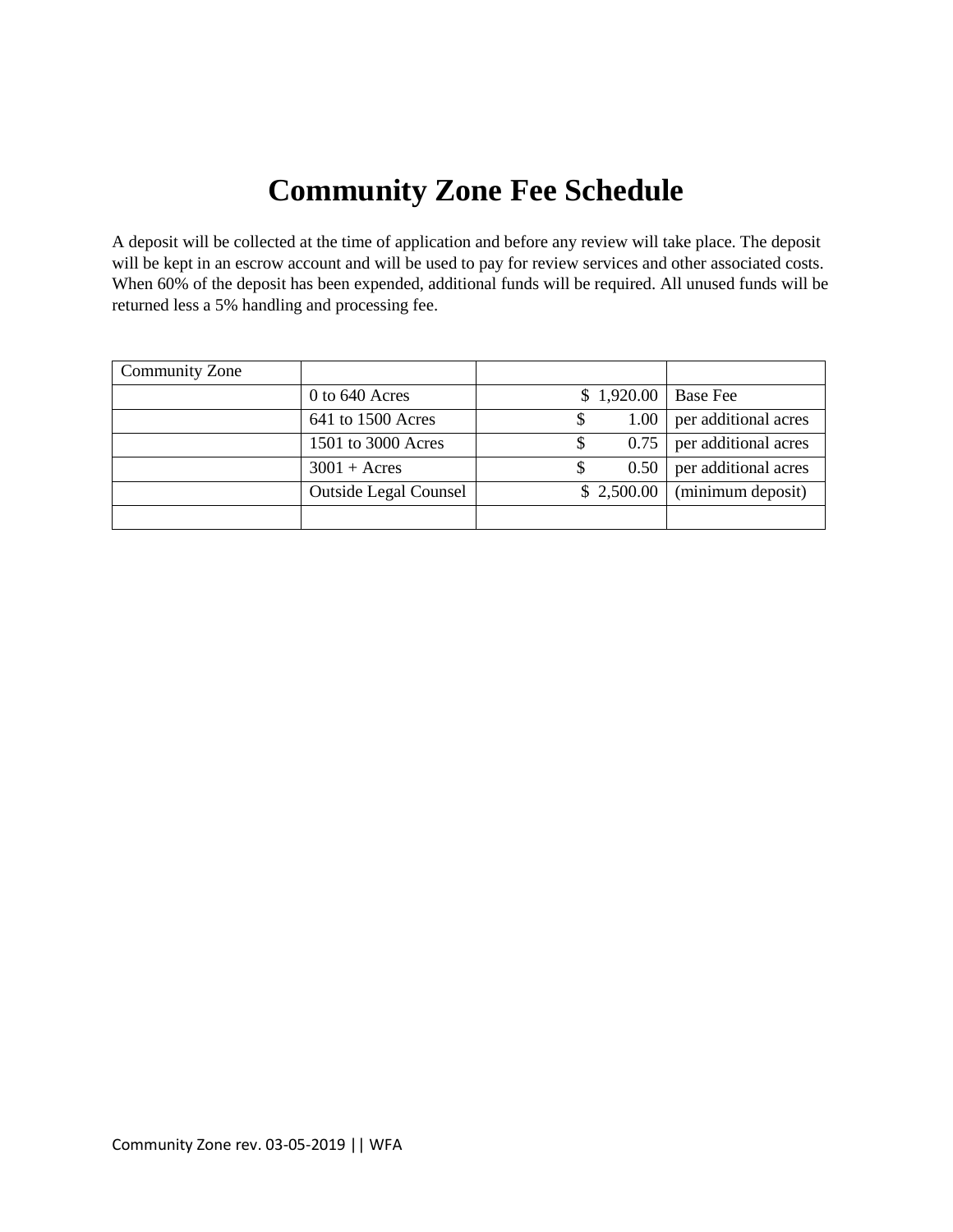## **COMMUNITY ZONE AGREEMENT**

This Agreement is made by and between \_\_\_\_\_\_\_\_\_\_\_\_\_\_\_\_\_\_\_\_\_\_\_\_\_\_\_\_\_\_\_\_\_\_\_\_\_\_\_\_\_\_\_ (Hereafter "Owner") and Kane County. The Owner hereby acknowledges receipt of a copy of the Kane County Land Use and Subdivision Ordinances and Standard Specifications for Design and Construction. The Owner hereby acknowledges that he or she has read, or that an authorized agent of the owner has read, understands and will fully and completely comply with the provisions and requirements contained in the Ordinances and Standard Specifications for Design and Construction.

In signing below I represent that I have authority to execute this agreement for in behalf of the owner listed above.

| NOTARY STATEMENT                                                          |  |
|---------------------------------------------------------------------------|--|
| Subscribed and sworn to before me this _______ day of ________, 20___, by |  |
|                                                                           |  |

Witness my hand and official seal.

\_\_\_\_\_\_\_\_\_\_\_\_\_\_\_\_\_\_\_\_\_\_\_\_\_\_\_\_\_

Notary Public Signature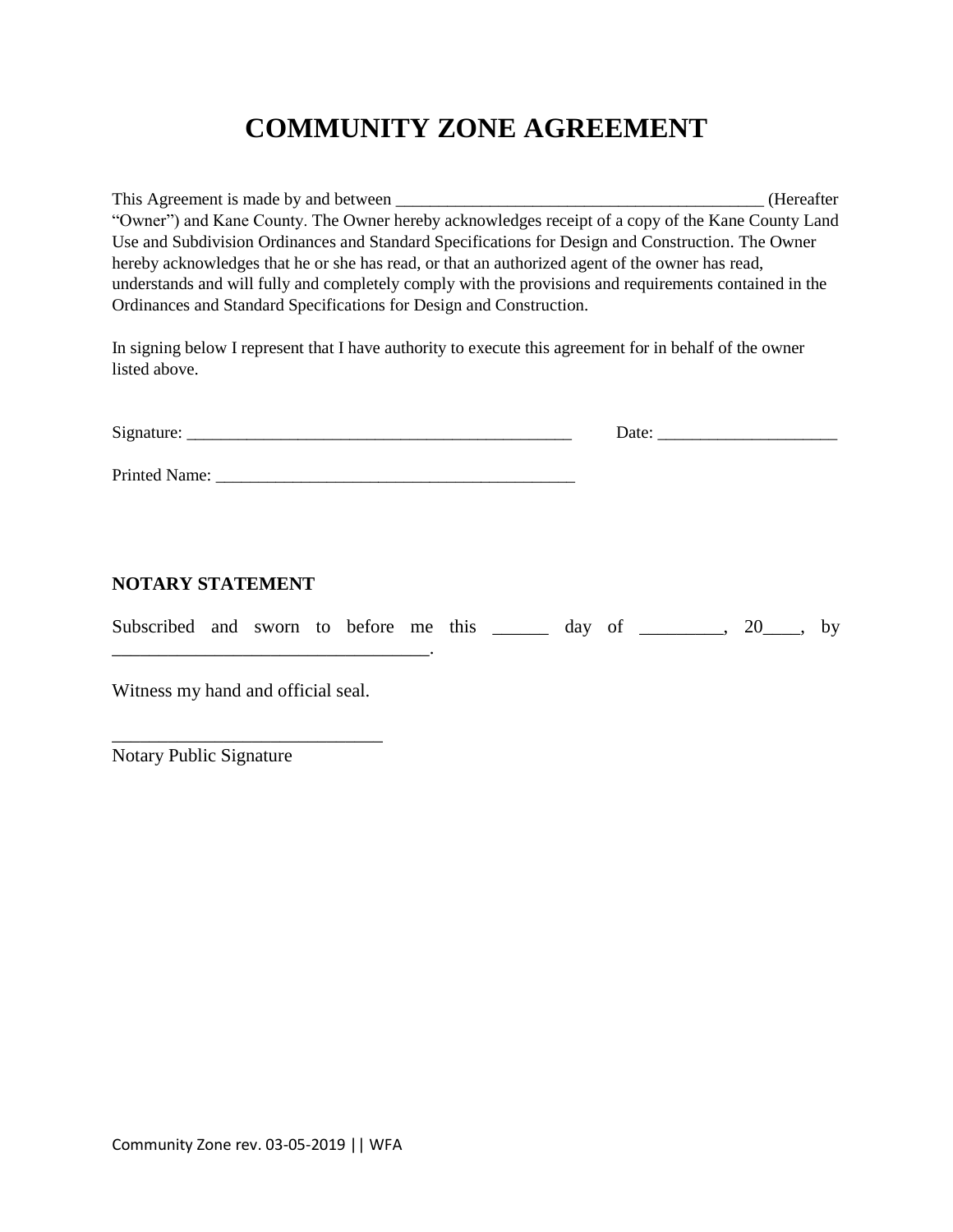## **Community Zone - Submission Items**

- 1. Copies of all required materials for Community Zone review shall be submitted at time of application to the Land Use Administrator by the owner(s) or their authorized agent a minimum of 28 days prior to the Kane County Land Use Authority Commission's meeting date at which the Community Zone application is to be reviewed.
- 2. Submission Items (Administrative)
	- a. One copy of application
	- b. Provide names and addresses of all property owners within 1000 feet of the proposed Zone Change and \$10 for each notice mailed to same property owners.
	- c. (2) 24" by 36", plat maps and (3)  $11"$  by  $17"$  plat maps
	- d Community Zone Review Deposit
	- e. Community Zone Agreement
	- f. Statement of taxes and assessments paid
	- g Certificate of title insurance
	- h. Articles of Incorporation (LLC, Partnership or Corp)
	- i. Notarized Affidavit that applicant is the owner or authorized by the owner to make application for the proposed Community Zone \*It is highly recommended that the applicant or their authorized agent be present at the Land Use meeting that the Community Zone application is to be addressed. Electronic appearance is acceptable if prior arrangements are made.
	- j. Development Agreement Draft
	- k. Notarized consent to conceptual plan from lender(s)
	- l. Municipal Services provide will serve letters or feasibility to obtain the following:
		- 1. Water/sewer systems
		- 2. Solid waste disposal
		- 3. Public safety i.e. fire protection, law enforcement, and emergency services
		- 4. Utilities
		- 5. Fire flow
		- 6. Any other services required by state law or determined through development agreement
- 3. Submitted Drawing Requirement
	- a. 3 copies colored conceptual plan Kane County Land Use Ordinance 9-9-(1-6) and 9-  $21(A-I)$
	- b. Boundary map with section corners
		- 1. Total acreage and legal description
		- 2. Fence lines
		- 3. Existing individual parcels with boundary, with parcel numbers and owner's names and addresses
		- 4. Show adjoining parcels with parcel numbers and owners
		- 5. Electronic Copy of Plat (PDF)